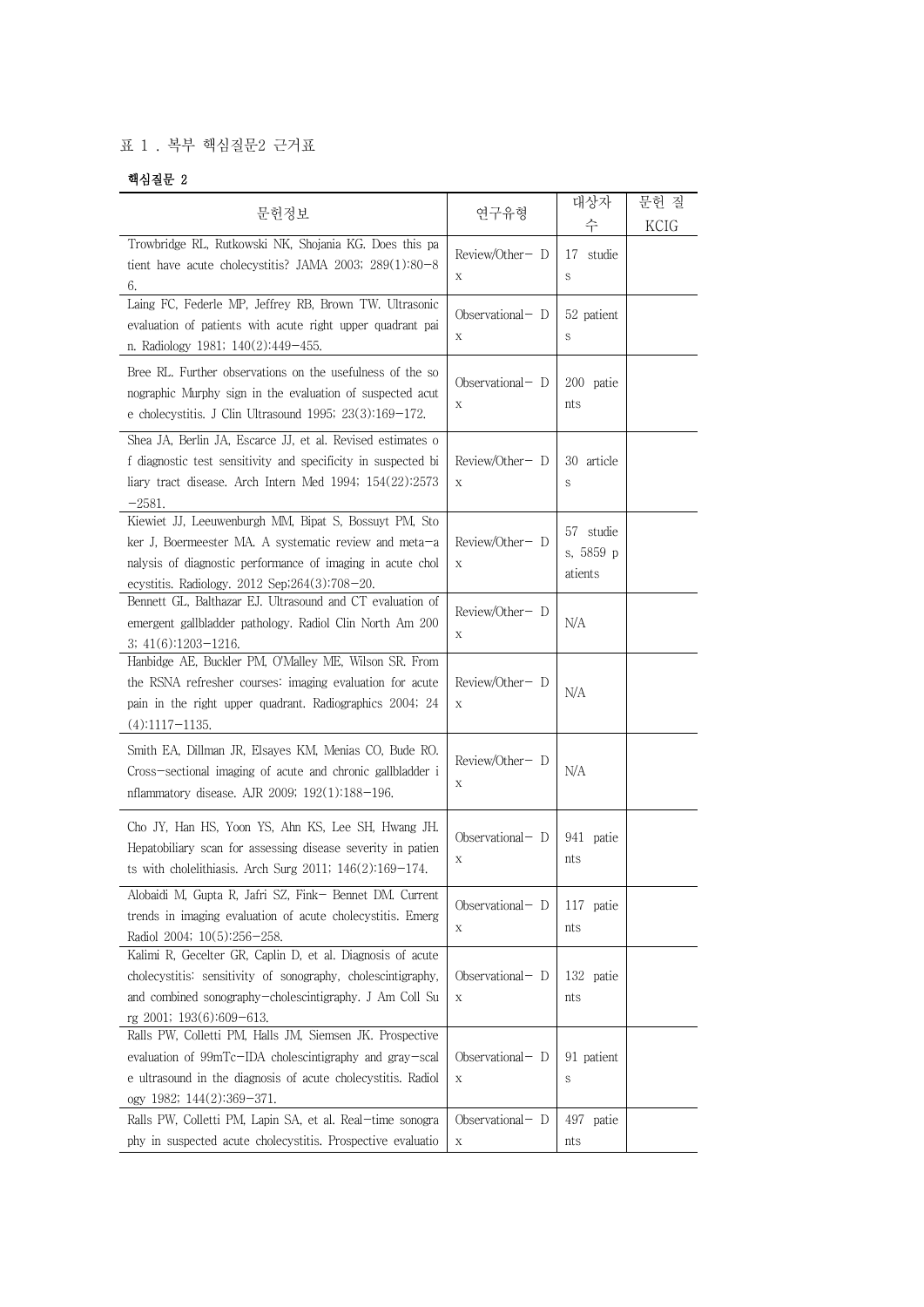| n of primary and secondary signs. Radiology 1985; 155(<br>$3)$ :767-771.                                                                                                                                                                                                                                                                       |                                                |                                                                                                      |  |
|------------------------------------------------------------------------------------------------------------------------------------------------------------------------------------------------------------------------------------------------------------------------------------------------------------------------------------------------|------------------------------------------------|------------------------------------------------------------------------------------------------------|--|
| Samuels BI, Freitas JE, Bree RL, Schwab RE, Heller ST.<br>A comparison of radionuclide hepatobiliary imaging and rea<br>1-time ultrasound for the detection of acute cholecystitis.<br>Radiology 1983; 147(1):207-210.<br>Bennett GL, Rusinek H, Lisi V, et al. CT findings in acute<br>gangrenous cholecystitis. AJR 2002; $178(2):275-281$ . | Observational- D<br>X<br>Observational- D<br>X | 194 patie<br>nts<br>75 patient<br>s; 4 obse                                                          |  |
| De Vargas Macciucca M, Lanciotti S, De Cicco ML, Conigl<br>io M, Gualdi GF. Ultrasonographic and spiral CT evaluatio<br>in of simple and complicated acute cholecystitis: diagnostic<br>protocol assessment based on personal experience and rev<br>iew of the literature. Radiol Med 2006; $111(2):167-180$ .                                 | Observational–D<br>Χ                           | rvers<br>35 patient<br>S                                                                             |  |
| Shakespear JS, Shaaban AM, Rezvani M. CT findings of a<br>cute cholecystitis and its complications. AJR 2010; 194<br>$(6):1523 - 1529.$                                                                                                                                                                                                        | Review/Other-D<br>Χ                            | N/A                                                                                                  |  |
| Tsai MJ, Chen JD, Tiu CM, Chou YH, Hu SC, Chang CY.<br>Can acute cholecystitis with gallbladder perforation be det<br>ected preoperatively by computed tomography in ED? Corr<br>elation with clinical data and computed tomography feature<br>s. Am J Emerg Med 2009; 27(5):574-581.                                                          | Observational- D<br>X                          | 75 patient<br>S                                                                                      |  |
| Fuks D, Mouly C, Robert B, Hajji H, Yzet T, Regimbeau J<br>M. Acute cholecystitis: preoperative CT can help the surg<br>eon consider conversion from laparoscopic to open cholecy<br>stectomy. Radiology 2012; 263(1):128-138.                                                                                                                 | Observational- D<br>X                          | 108 patie<br>nts                                                                                     |  |
| Akpinar E, Turkbey B, Karcaaltincaba M, et al. Initial exp<br>erience on utility of gadobenate dimeglumine (Gd-BOPT<br>A) enhanced T1-weighted MR cholangiography in diagnosi<br>s of acute cholecystitis. J Magn Reson Imaging 2009; 30<br>$(3):578 - 585.$                                                                                   | Review/Other-D<br>Х                            | 11 consec<br>utive pati<br>ents with<br>acute righ<br>t upper q<br>uadrant p<br>ain; 15 c<br>ontrols |  |
| Altun E, Semelka RC, Elias J, Jr., et al. Acute cholecystiti<br>s: MR findings and differentiation from chronic cholecystiti<br>s. Radiology 2007; 244(1):174-183.                                                                                                                                                                             | Observational – D<br>Χ                         | 32 patient<br>s; 4 blind<br>ed review<br>ers                                                         |  |
| Oh KY, Gilfeather M, Kennedy A, et al. Limited abdominal<br>MRI in the evaluation of acute right upper quadrant pain.<br>Abdom Imaging 2003; 28(5):643-651.                                                                                                                                                                                    | Observational- D<br>Χ                          | 24 patient<br>S                                                                                      |  |
| Hakansson K, Leander P, Ekberg O, Hakansson HO. MR i<br>maging in clinically suspected acute cholecystitis. A comp<br>arison with ultrasonography. Acta Radiol 2000; 41(4):322<br>$-328.$                                                                                                                                                      | Observational- D<br>X                          | 94 patient<br>S                                                                                      |  |
| Regan F, Schaefer DC, Smith DP, Petronis JD, Bohlman<br>ME, Magnuson TH. The diagnostic utility of HASTE MRI                                                                                                                                                                                                                                   | Observational- D<br>X                          | 72 patient<br>S                                                                                      |  |